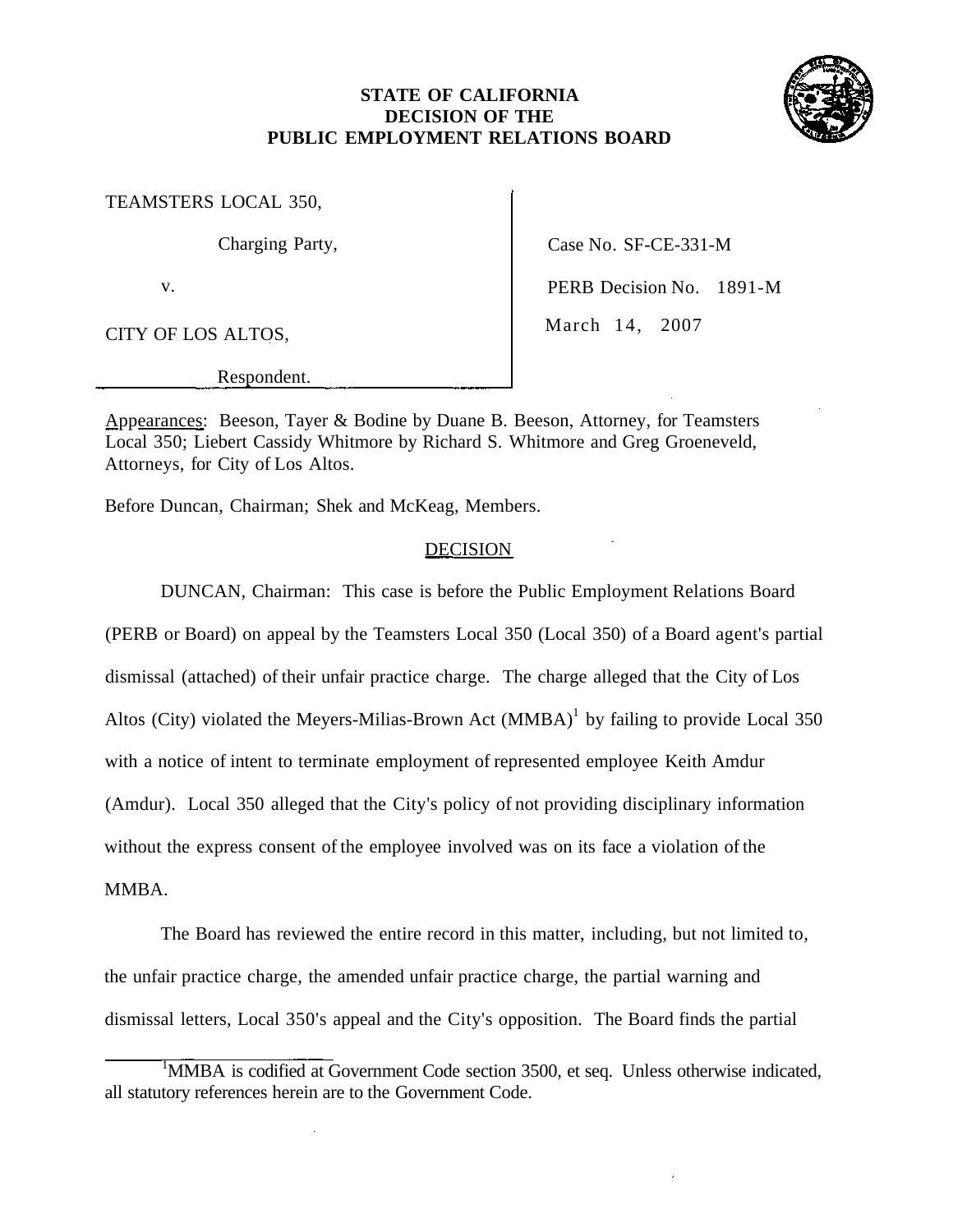warning and dismissal<sup>2</sup> letters to be free of prejudicial error and adopts them as the decision of the Board itself, subject to the discussion below.

### BACKGROUND

The unfair practice charge in this case was filed on December 1, 2005, and alleged that the City failed to provide Local 350 with information about an August 2005 notice of intent to terminate employment of City employee Amdur, a member of Local 350's bargaining unit.<sup>3</sup> A June 19, 2006, amended charge clarified Local 350's charge that the City's policy of denying disciplinary information without the express authorization of the employee(s) is "on its face a violation of the Meyers-Milias-Brown Act" and was not specific to Amdur. The Board agent's warning and dismissal letters analyze whether or not the City violated the MMBA by unilaterally implementing the policy<sup>4</sup> and whether or not the City failed to provide requested information to which Local 350 was entitled. Local 350's appeal alleges that the City's refusal to provide the disciplinary information on the grounds that doing so would violate the employee's right of privacy, constituted an ongoing interference with Local 350's ability to exercise its representation duties. Local 350 concedes that there is "no union request for identified information in the present situation." Rather, the union argues that it is entitled to "automatic disclosure by the Employer to the Union of all disciplinary actions."

 $2$ The Board agent's partial dismissal includes an erroneous reference to the letter as a "partial warning letter" but the error is not prejudicial.

 $3$ The December 2005 unfair practice charge also alleged that the City failed to provide the names and mailing addresses of all bargaining unit employees. That charge was later settled in a July 27, 2006, partial settlement agreement and will therefore not be discussed in this decision.

<sup>&</sup>lt;sup>4</sup>While Local 350's appeal asserts that the case is not a unilateral change case, its amended charge states that the policy was implemented "without notice to, participation by, or consent of the Union." Therefore, the Board agent was correct in analyzing whether or not implementation of the policy constituted a unilateral change.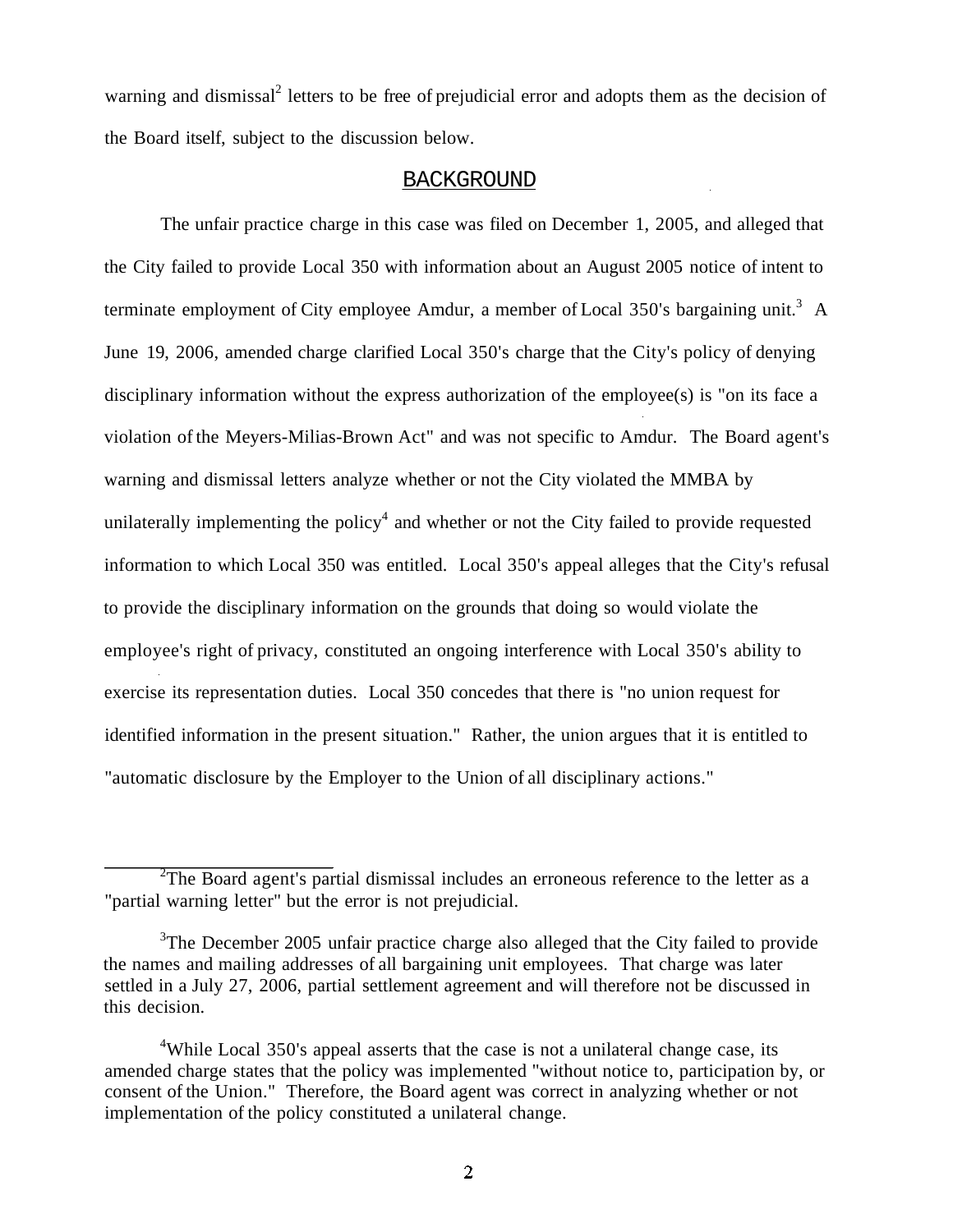## **DISCUSSION**

The issue for the Board's consideration is whether or not the City's policy of refusing to provide disciplinary information of unit employees absent express authorization by the employee involved violates the MMBA. Local 350 argues that this policy violates the MMBA on its face because it interferes with the union's ability to carry out its representation duties. According to Local 350, "the City's policy forecloses the Union from being informed by the City that there may be a problem that triggers its representation obligations."

The City's position is that the policy at issue is longstanding and intended to protect the privacy rights of its employees. The City argues that the constitutional right to privacy afforded the employees trumps any right to information asserted by Local 350. PERB need not address the constitutional argument raised by the City based on our finding that Local 350 has no such right to the information, as will be discussed below.

The parties do not dispute that when consent is given by the employee, the disciplinary information is provided by the City to Local 350. Rather, Local 350 suggests that even absent consent by the employee and with no pending request by the union, the City's refusal to provide the information constitutes an unfair labor practice. Local 350 argues that the current policy of requiring employee consent impedes its ability to carry out its representation duties in three ways: (1) the policy prevents the union from becoming aware of the nature and frequency of disciplinary actions within the bargaining unit; (2) knowledge of incidents of discipline enables the union to inform its members of facts that may affect the employees' behavior on the job; and (3) the union has the responsibility to deal with the employer concerning matters that could affect the terms and conditions of their employment.

Local 350 cites no PERB authority and we found no authority for the speculative proposition that the union is entitled to all information that could conceivably aid the union in

W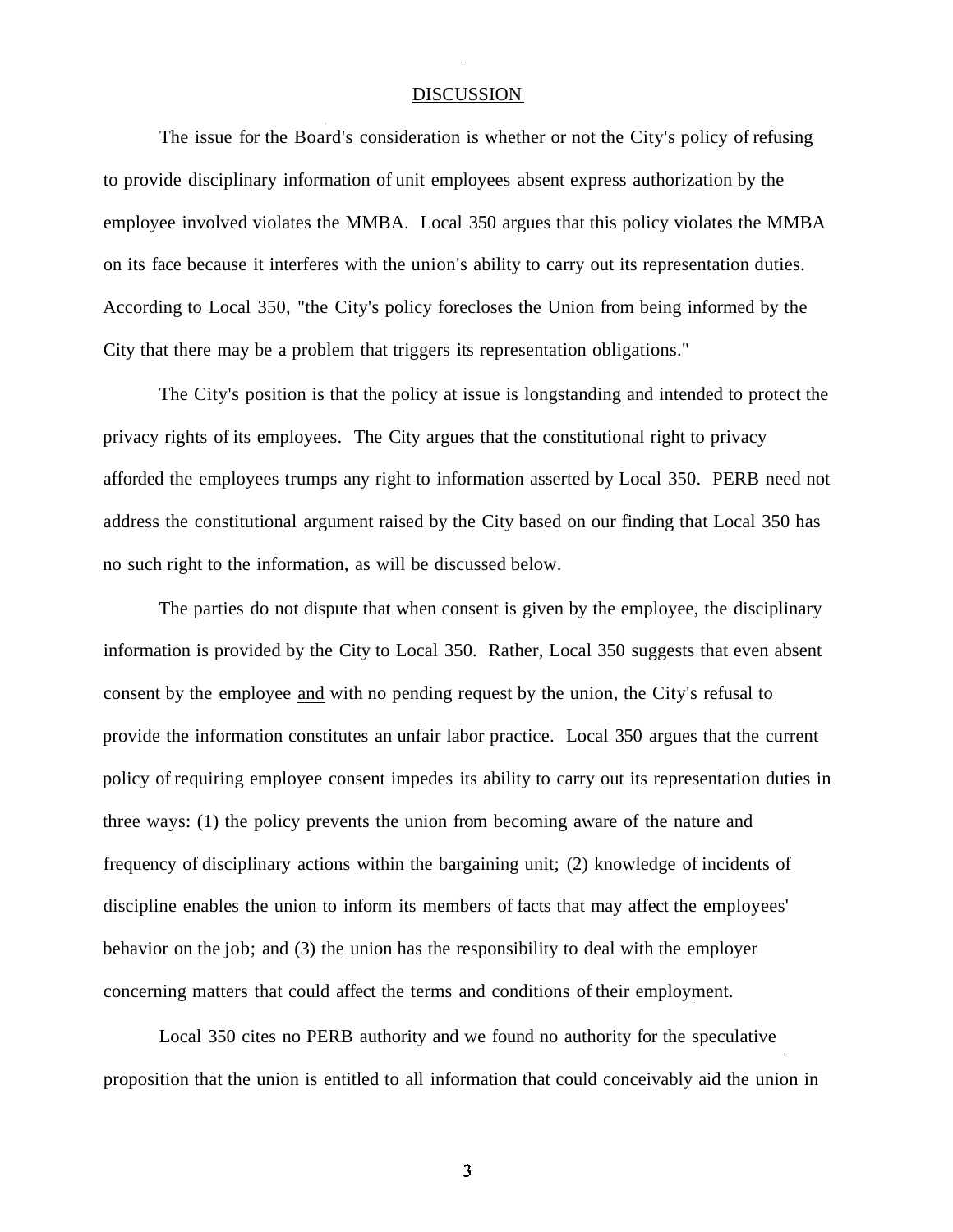its representation duties. Rather, we agree with the City's assertion that "the Union does not have unfettered access to employees' personal information." The Board has held that the union is entitled to information that is "necessary and relevant to discharging its duty to represent unit employees." (Stockton Unified School District (1980) PERB Decision No. 143.)

Furthermore, PERB has held that there is no duty to provide information absent a request. (Oakland Unified School District (1982) PERB Decision No. 275; Los Angeles Unified School District (1990) PERB Decision No. 835.) Thus, Local 350's concession that it has no pending request for identified information is pivotal because without a request, Local 350 has no right to the disciplinary information which they argue they are entitled to as a matter of course. However, even if there were a proper request by Local 350, that request would have to be considered in light of the privacy considerations of the employees subject to discipline.

Local 350's alternative argument that the City's policy interferes with the union's ability to carry out its representation duties in violation of the MMBA also has no merit. In order to establish a prima facie case for interference under the MMBA, the charging party must establish that the conduct resulted in at least slight harm to employee rights. The courts have described the standard as follows:

> All [a charging party] must prove to establish an interference violation of section 3506 is: (1) That employees were engaged in protected activity; (2) that the employer engaged in conduct which tends to interfere with, restrain or coerce employees in the exercise of those activities, and (3) that employer's conduct was not justified by legitimate business reasons. [Public Employees Assn. v. Board of Supervisors (1985) 167 [Cal.App.3d](https://Cal.App.3d) 797, 807 [213 Cal.Rptr. 491].]

In light of our holding that the City had no duty to provide the information absent a request, we find that Local 350's allegations failed to demonstrate that the City's conduct resulted in any harm to employee rights.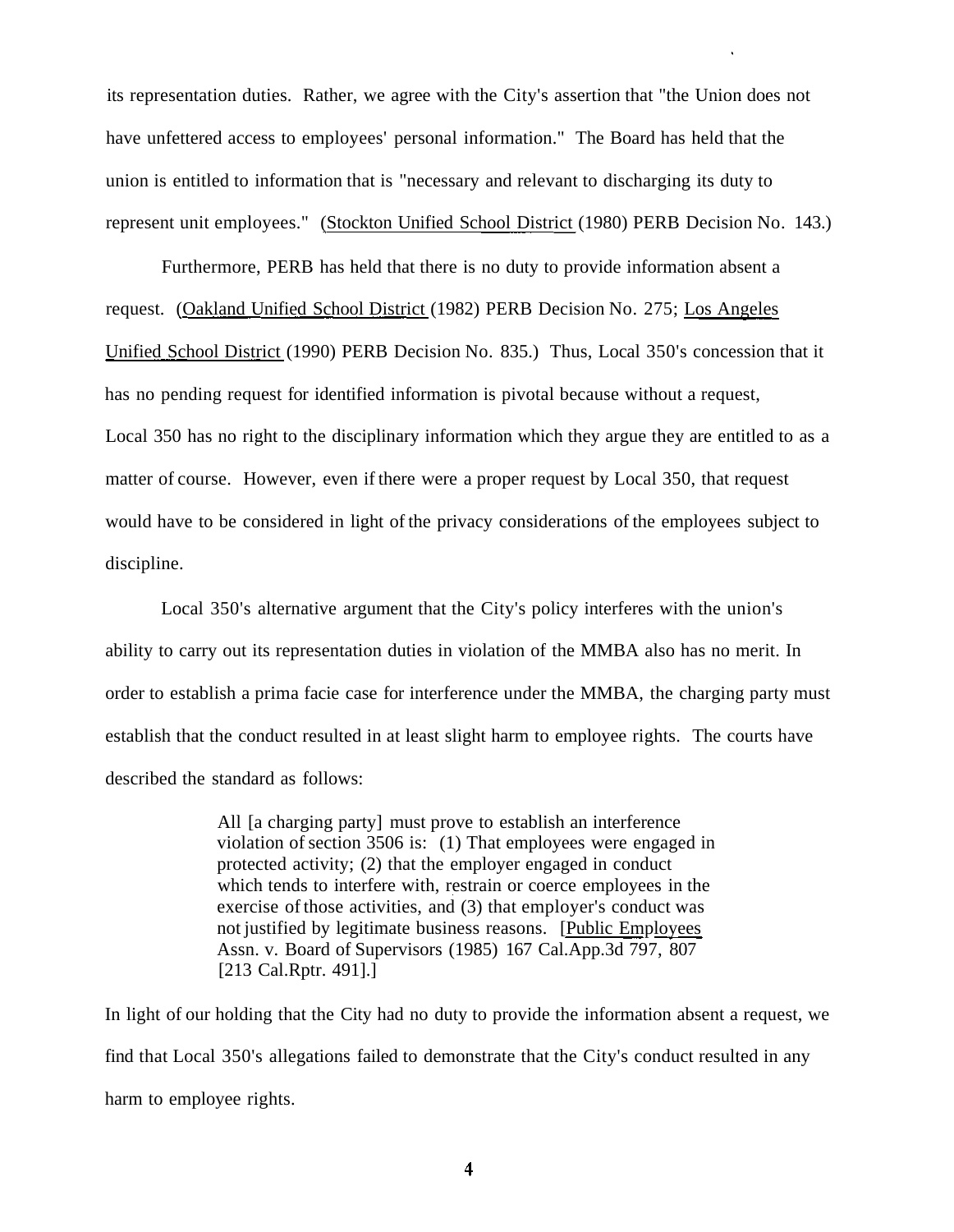Local 350 fails to state a prima facie case of a violation of the MMBA. Local 350's argument that the City's policy violates MMBA on its face is unpersuasive and unsupported by PERB case law. Additionally, Local 350's charge does not state a prima facie case for denial of requested information, because there is no request in dispute. Lastly, Local 350's charge does not state a prima facie case for interference because the City's conduct did not result in any harm to employee rights.

# ORDER

Based on the foregoing, the partial dismissal of the unfair practice charge in Case No. SF-CE-331-M is hereby AFFIRMED.

Members Shek and McKeag joined in this Decision.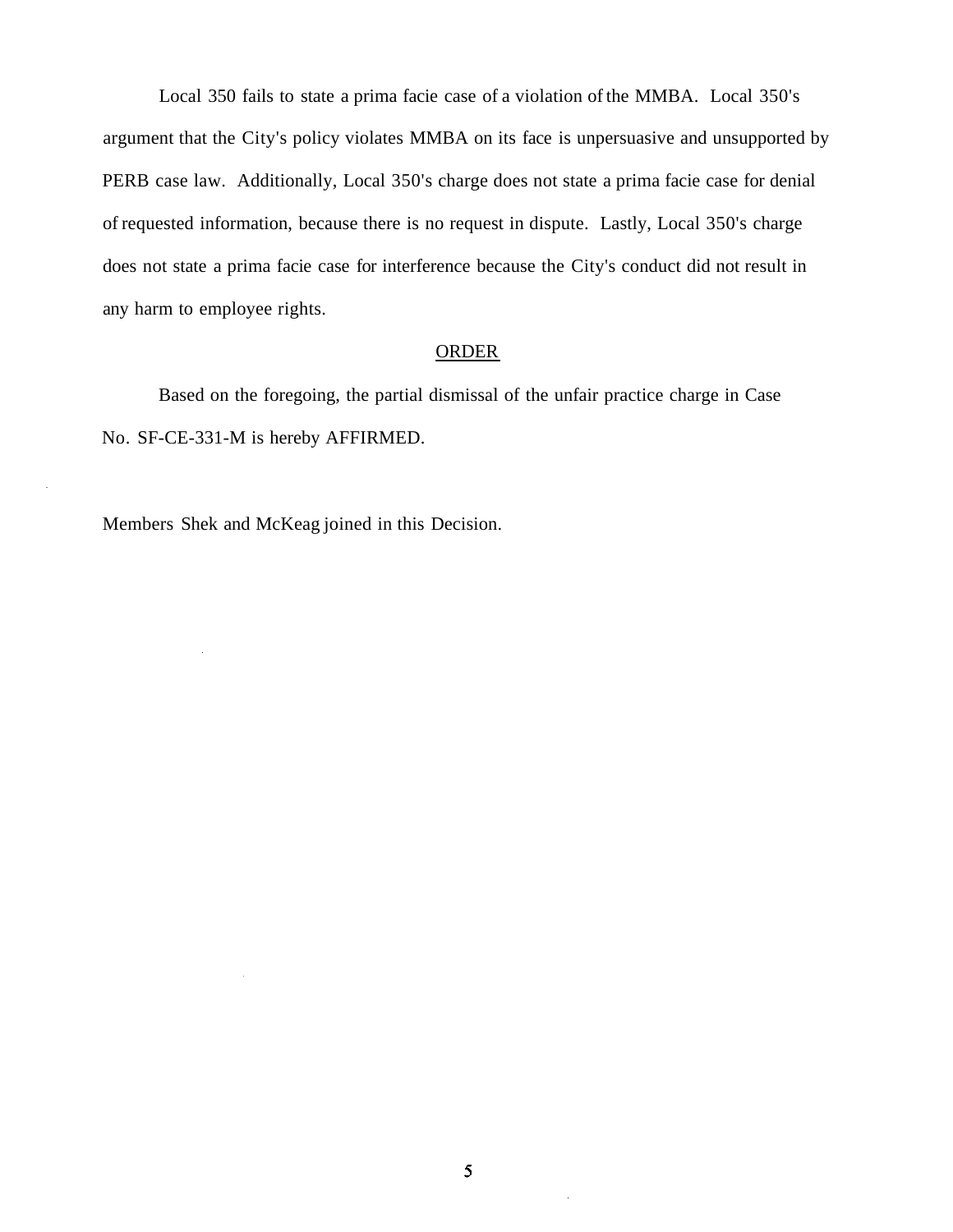# PUBLIC EMPLOYMENT RELATIONS BOARD



San Francisco Regional Office 1330 Broadway, Suite 1532 Oakland, CA 94612-2514 Telephone: 510-622-1023 Fax:(510)622-1027



July 5, 2006

Duane Beeson, Attorney Beeson, Tayer & Bodine 1404 Franklin Street, 5th Fl. Oakland, CA 94612-3208

## Re: Teamsters Local 350 v. City of Los Altos Unfair Practice Charge No. SF-CE-331-M **PARTIAL DISMISSAL**

Dear Mr. Beeson:

The above-referenced unfair practice charge was filed with the Public Employment Relations Board (PERB or Board) on December 1, 2005. The Teamsters Local 350 (Local 350) alleges that the City of Los Altos (the City) violated the Meyers-Milias-Brown Act  $(MMBA)^{1}$  by failing to provide a Notice of Intent to Terminate Employment of represented employee Keith Amdur. This partial warning letter does not relate to the allegations that the City failed to provide the home addresses and phone numbers of bargaining unit members as requested in November 2005.

I indicated to you, in my attached letter dated May 26, 2006, that certain allegations contained in the charge did not state a prima facie case. You were advised that, if there were any factual inaccuracies or additional facts which would correct the deficiencies explained in that letter, you should amend the charge. You were further advised that, unless you amended these allegations to state a prima facie case or withdrew them prior to June 2, 2006, the allegations would be dismissed.

You requested and were granted an extension to file an amended charge. On June 12, 2006, I received your First Amended Charge. Your amended charge does not contain any additional facts, rather you argue that my Warning Letter misconstrued the legal theory under which the employer allegedly violated the MMBA. My Warning Letter analyzed the employer's policy of not notifying the union of disciplinary action against represented employees as a unilateral change allegation. In your First Amended Charge, you state. "the issue now presented is whether the City's policy of refusing to inform the Union of disciplinary actions against bargaining unit employees.. .is on its face a violation of the Meyers-Milias-Brown Act." You claim that in circumstances where an employee knowingly declines to involve the union in the disciplinary action, or where an employee is unaware of his/her rights to be represented by the

<sup>1</sup> The MMBA is codified at Government Code section 3500 et seq. The text of the MMBA and the Board's Regulations may be found on the Internet at <www.perb.ca.gov>.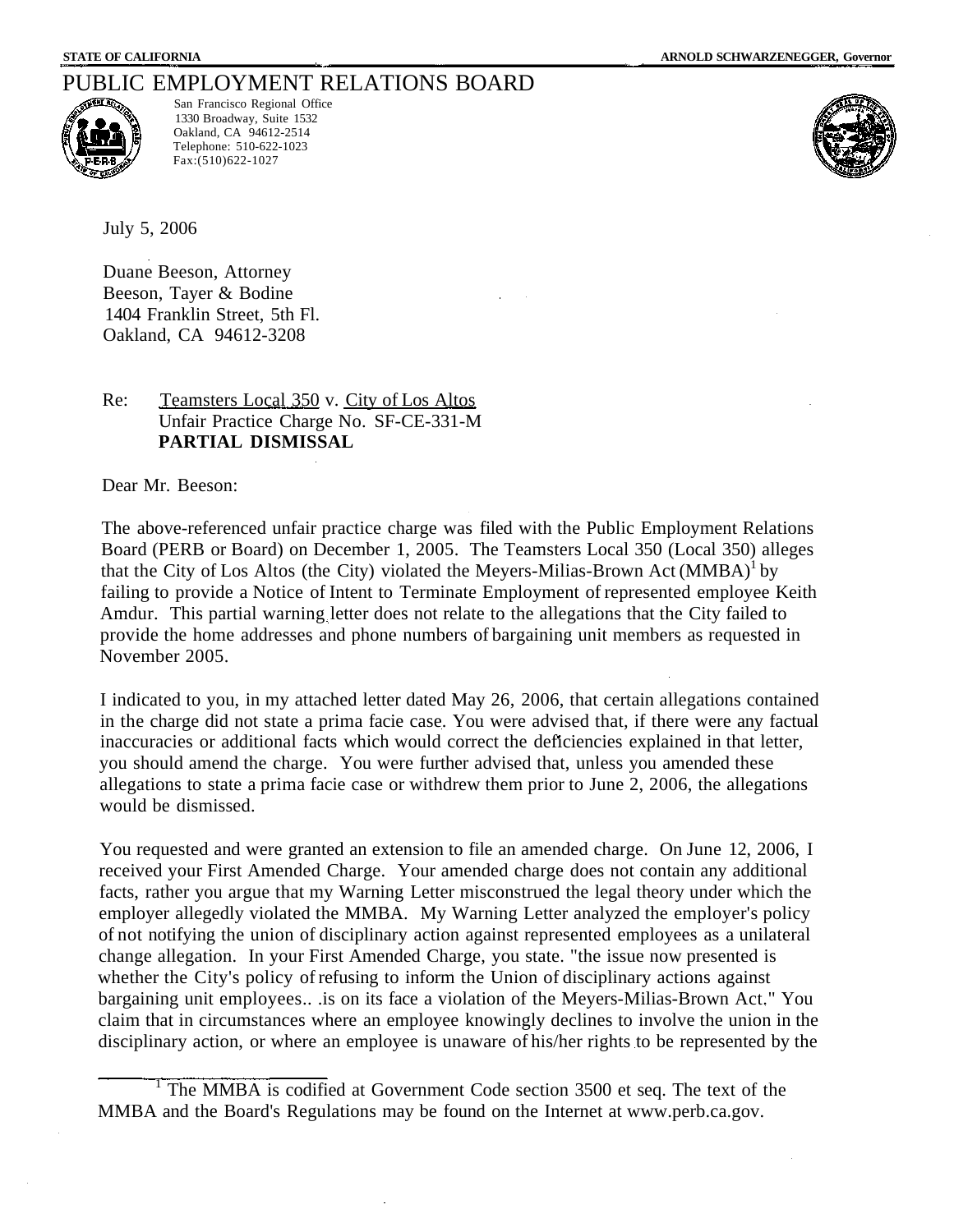SF-CE-331-M July 5, 2006 Page 2

union at the disciplinary hearing, the city's policy forecloses the union from meeting its representation obligations.

An employer's duty to provide information to the exclusive representative arises in several different contexts within the collective bargaining relationship. One such circumstance is where an employer intends to implement new, or change existing policy. In that case, a failure to provide the exclusive representative notice and an opportunity to demand bargaining over the proposed change is a violation of the MMBA. Another such circumstance is where the exclusive representative has requested information that is necessary and relevant to its representational duties. Failure to respond to a request for information that is necessary and relevant to a union's representational duties is a violation of the MMBA. However, absent circumstances giving rise to a duty to provide information, there is no mechanism for requiring an employer to provide any and all information that might one day become relevant to the union's duties as an exclusive representative.

My Warning Letter addressed the factual deficiencies in either a unilateral change allegation or an alleged violation of the duty to respond to an information request. Your First Amended Charge does not cure these factual deficiencies, and in fact states: "The amendment is intended to eliminate the issues of whether there was a unilateral change in City policy as well as those involving Mr. Amdur's discharge."

In Oakland Unified School District (1982) PERB Decision No. 275, the Board held that absent either the employer's deliberate withholding of information on a negotiable subject, or the union's request for the specific information, the employer's failure to inform the union of its adoption of a policy was not evidence of bad faith. The Board reasoned that all employers have many policies which may be of interest to a union, and that such policies were reachable through information requests.  $\underline{Id}$ . As stated in your charge, the employer has refused to volunteer useful information until it is obligated to do so. However, you have not provided any facts that tend to demonstrate that the employer is either deliberately concealing information from the union, or that it is refusing to provide information upon request. Therefore, based upon the rule from Oakland Unified School District, you have not alleged sufficient facts to establish that the employer's policy has violated the MMBA.

Therefore, I am dismissing those allegations related to the employer's policy of refusing to inform the Union of disciplinary actions against bargaining unit employees for failure to state a prima facie case based on the facts and reasons contained in this and my May 23, 2006 letter.

# **Right to Appeal**

Pursuant to PERB Regulations,<sup>2</sup> you may obtain a review of this dismissal of the charge by filing an appeal to the Board itself within twenty (20) calendar days after service of this dismissal. (Regulation 32635(a).) Any document filed with the Board must contain the case

<sup>&</sup>lt;sup>2</sup> PERB's Regulations are codified at California Code of Regulations, title 8, section 31001 et seq.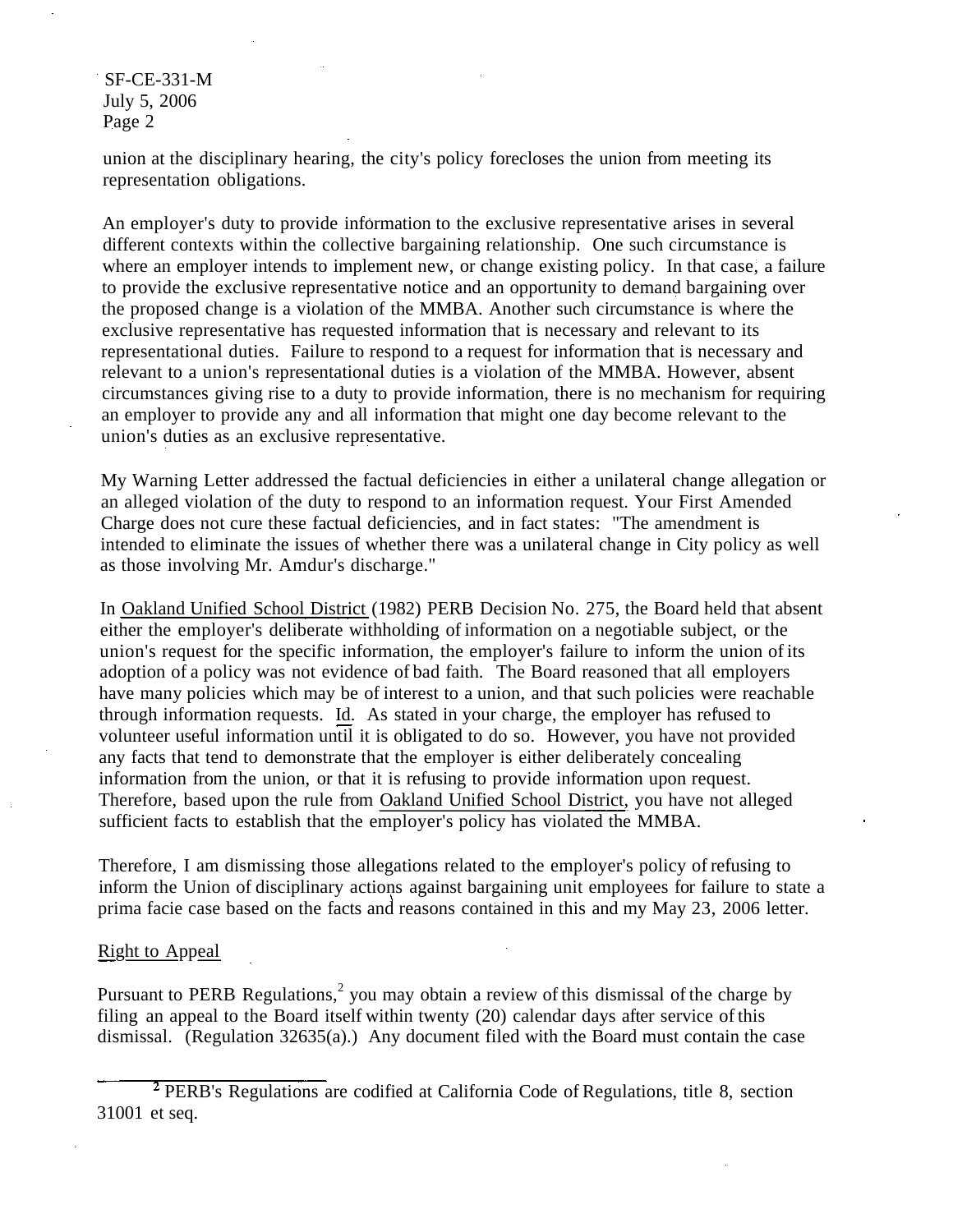SF-CE-331-M July 5, 2006 Page 3

name and number, and the original and five (5) copies of all documents must be provided to the Board.

 $\binom{1}{1}$ 

A document is considered "filed" when actually received during a regular PERB business day. (Regulations 32135(a) and 32130; see also Government Code section 11020(a).) A document is also considered "filed" when received by facsimile transmission before the close of business together with a Facsimile Transmission Cover Sheet which meets the requirements of Regulation 32135(d), provided the filing party also places the original, together with the required number of copies and proof of service, in the U.S. mail. (Regulation 32135(b), (c) and (d); see also Regulations 32090 and 32130.)

The Board's address is:

## Public Employment Relations Board Attention: Appeals Assistant 1031 18th Street Sacramento, CA 95814-4174 FAX: (916) 327-7960

If you file a timely appeal of the refusal to issue a complaint, any other party may file with the Board an original and five copies of a statement in opposition within twenty (20) calendar days following the date of service of the appeal. (Regulation 32635(b).)

#### **Service**

All documents authorized to be filed herein must also be "served" upon all parties to the proceeding, and a "proof of service" must accompany each copy of a document served upon a party or filed with the Board itself. (See Regulation 32140 for the required contents.) The document will be considered properly "served" when personally delivered or deposited in the mail or deposited with a delivery service and properly addressed. A document may also be concurrently served via facsimile transmission on all parties to the proceeding. (Regulation 32135(c).)

## Extension of Time

A request for an extension of time, in which to file a document with the Board itself, must be in writing and filed with the Board at the previously noted address. A request for an extension must be filed at least three (3) calendar days before the expiration of the time required for filing the document. The request must indicate good cause for and, if known, the position of each other party regarding the extension, and shall be accompanied by proof of service of the request upon each party. (Regulation 32132.)

## Final Date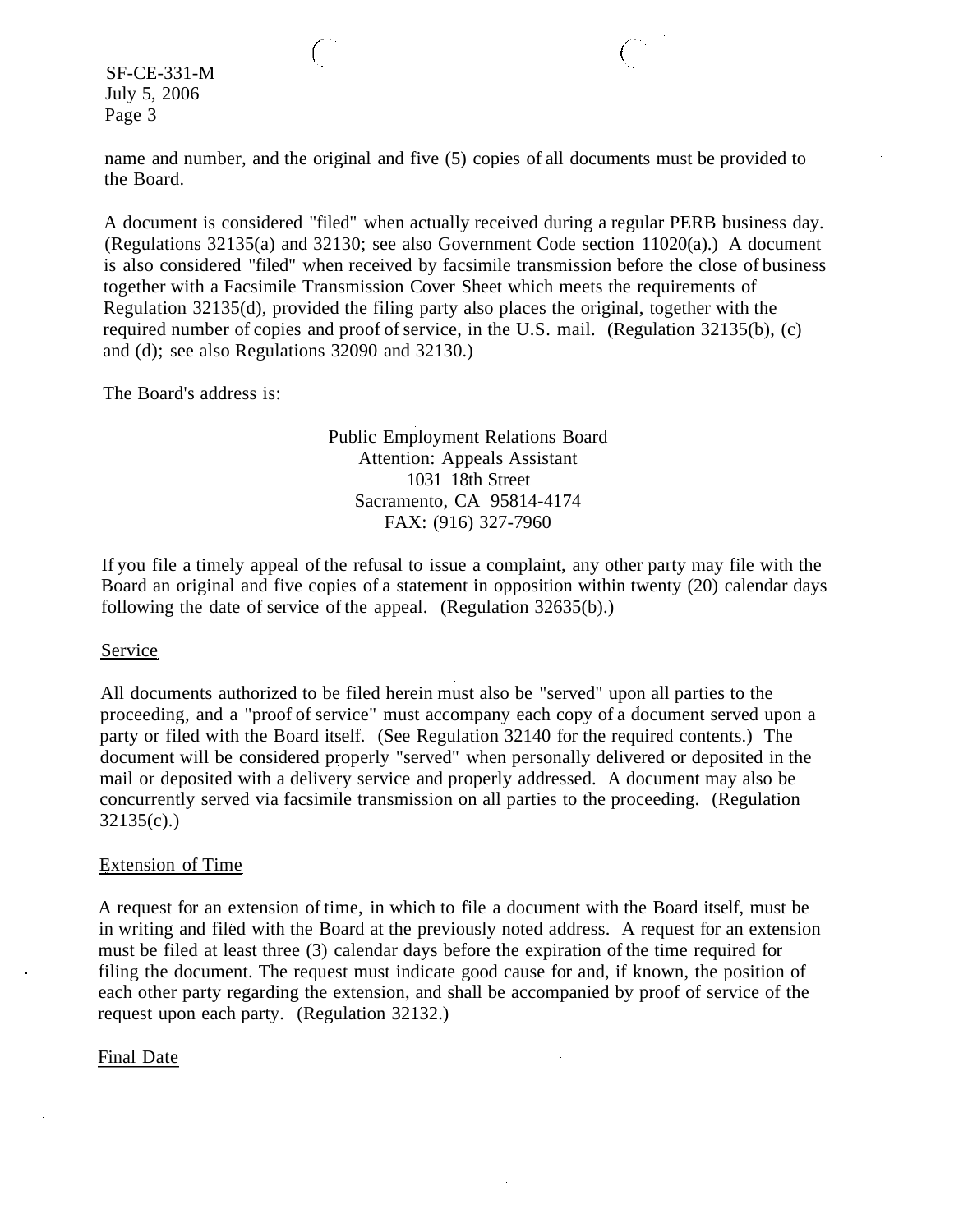SF-CE-331-M July 5, 2006 Page 4

If no appeal is filed within the specified time limits, the dismissal will become final when the time limits have expired.

Sincerely,

ROBERT THOMPSON General Counsel

By

Alicia Clement Regional Attorney

Attachment

cc: J. Logan, Human Resources Manager City of Los Altos One North San Antonio Road Los Altos, CA 94022

AC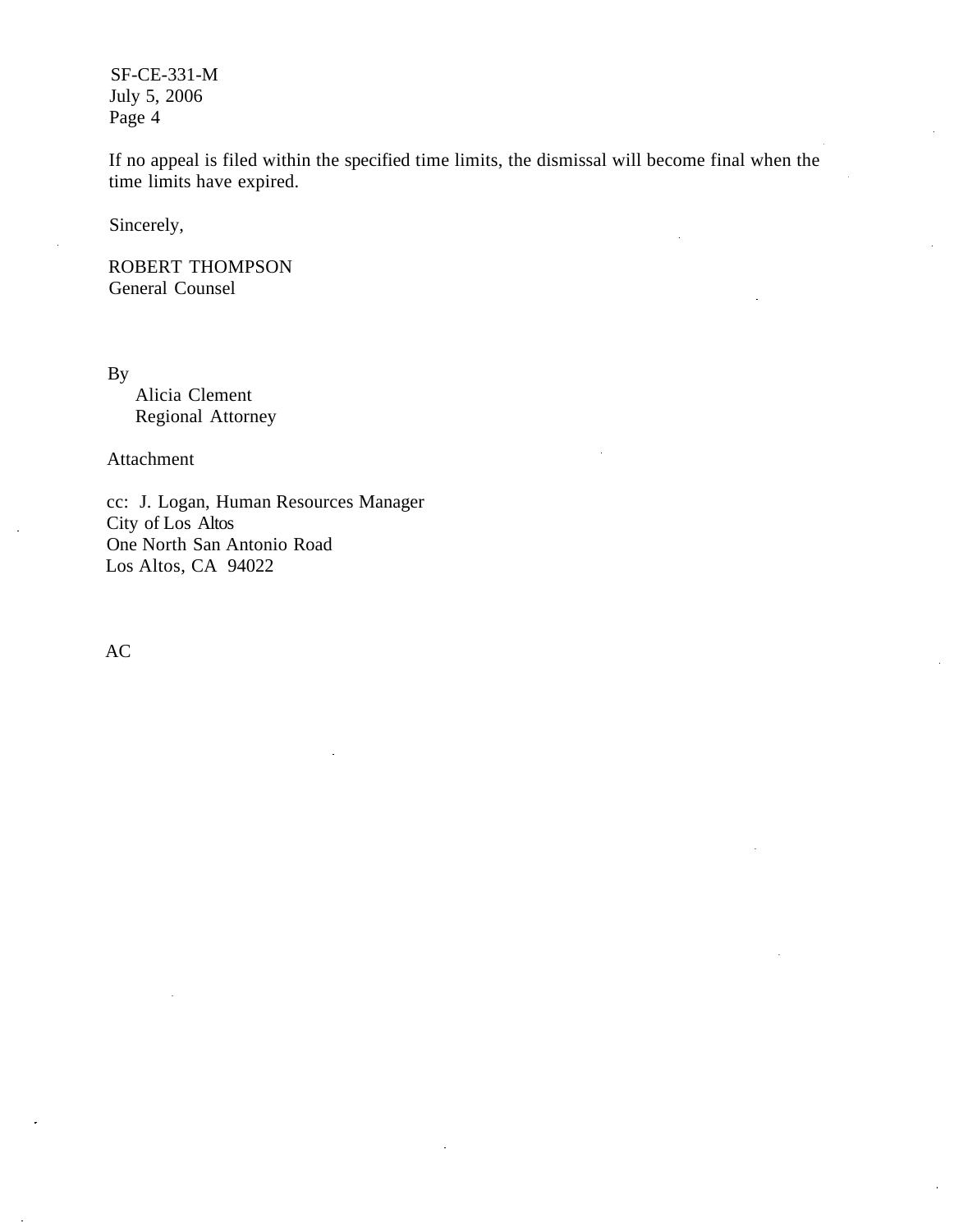# PUBLIC EMPLOYMENT RELATIONS BOARD



San Francisco Regional Office 1330 Broadway, Suite 1532 Oakland, CA 94612-2514 Telephone: 510-662-1023 Fax:(510)622-1027



May 23, 2006

Duane Beeson, Attorney Beeson, Tayer & Bodine 1404 Franklin Street, 5th Fl. Oakland, CA 94612-3208

# Re: Teamsters Local 350 v. City of Los Altos Unfair Practice Charge No. SF-CE-331-M **PARTIAL WARNING LETTER**

Dear Mr. Beeson:

The above-referenced unfair practice charge was filed with the Public Employment Relations Board (PERB or Board) on December 1, 2005. The Teamsters Local 350 (Local 350) alleges that the City of Los Altos (the City) violated the Meyers-Milias-Brown Act  $(MMBA)^{1}$  by failing to provide a Notice of Intent to Terminate Employment of represented employee Keith Amdur. This partial warning letter does not relate to the allegations that the City failed to provide a the home addresses and phone numbers of bargaining unit members as requested in November 2005.

My investigation revealed the following. Local 350 is a party to a Memorandum of Understanding with the City of Los Altos, representing its public works employees. Keith Amdur is an employee of the City and a member of the bargaining unit represented by Local 350. On August 29, 2005, the City issued a Notice of Intent to Terminate Employment of Keith Amdur. However, the City did not serve a copy of that Notice on Local 350, apparently as part of a "policy of declining to provide the Union with employee disciplinary actions affecting bargaining unit members on the ground that such information would violate the employee's right of privacy." Local 350 learned of the Notice on September 19, 2005 when a City employee called to inform the Union that a Skelly hearing had been scheduled for September 23, 2005. The City eventually provided Local 350 with all of the disciplinary documents regarding Mr. Amdur, but only after Mr. Amdur gave his authorization for the City to do so.

<sup>&</sup>lt;sup>1</sup> The MMBA is codified at Government Code section 3500 et seq. The text of the MMBA and the Board's Regulations may be found on the Internet at <www.perb.ca.gov>.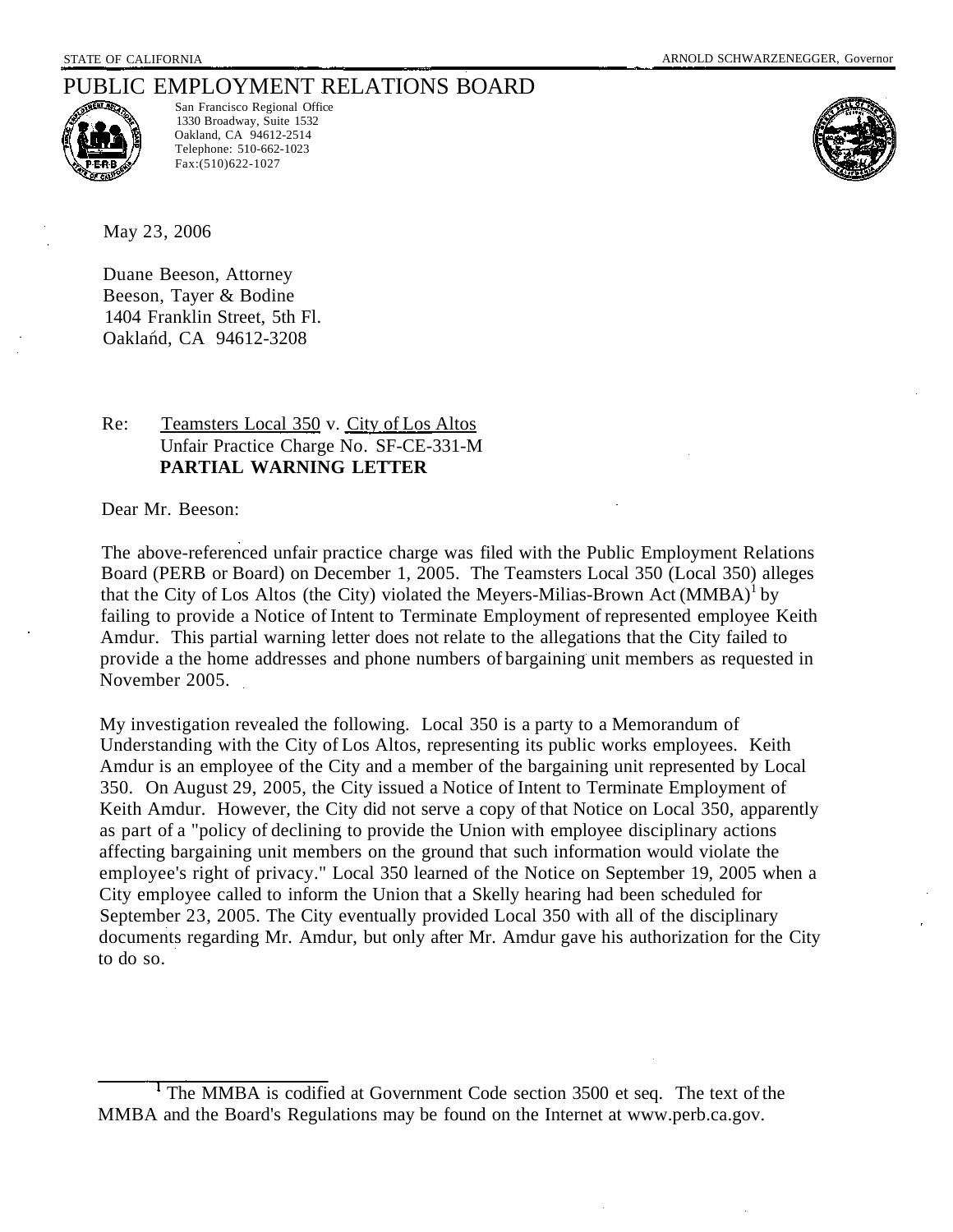SF-CE-331-M May 26, 2006 Page 2

## **Discussion**

In determining whether a party has violated Government Code section 3505 and PERB Regulation  $32603(c)$ , PERB utilizes either the "per se" or "totality of the conduct" test, depending on the specific conduct involved and the effect of such conduct on the negotiating process. (Stockton Unified School District (1980) PERB Decision No. 143.)<sup>3</sup> Unilateral changes are considered "per se" violations if certain criteria are met. Those criteria are: (1) the employer implemented a change in policy concerning a matter within the scope of representation, and (2) the change was implemented before the employer notified the exclusive representative and gave it an opportunity to request negotiations. (Vernon Fire Fighters v. City of Vernon (1980) 107 [Cal.App.3d](https://Cal.App.3d) 802 [165 Cal.Rptr. 908]; Walnut Valley Unified School District (1981) PERB Decision No. 160; San Joaquin County Employees Association v. City of Stockton (1984) 161 [Cal.App.3d](https://Cal.App.3d) 813; Grant Joint Union High School District (1982) PERB Decision No. 196.)

To the extent that the charge alleges a unilateral change in the City's policy regarding notification of disciplinary actions against bargaining unit members, you have alleged insufficient facts to establish that the City's failure to notify Local 350 of its Intent to Terminate Mr. Amdur's employment was a change in policy that was implemented before the City gave notice and an opportunity to request negotiations.

The exclusive representative is entitled to all information that is "necessary and relevant" to the discharge of its duty of representation. (Stockton Unified School District (1980) PERB Decision No. 143). PERB uses a liberal standard, similar to a discovery-type standard, to determine relevance of the requested information. (California State University (1986) PERB Decision No. 613-H.) Failure to provide such information is a per se violation of the duty to bargain in good faith.

If the employer demonstrates substantial cost involved in providing the information in the precise form requested, the parties must bargain in good faith as to who will bear those costs. (Los Rios Community College District (1988) PERB Decision No. 670; Tower Books (1984) 273 NLRB 671.)

To the extent that the charge alleges a failure to provide necessary and relevant information, it is unclear whether and when Local 350 requested the information, giving rise to a duty by the City to provide it or provide a reason why it cannot do so. Finally, according to the City, it eventually did provide the requested information.

<sup>&</sup>lt;sup>2</sup> PERB Regulations are codified at California Code of Regulations, title 8, section 31001 et seq. 3

 $3$  When interpreting the MMBA, it is appropriate to take guidance from cases interpreting the National Labor Relations Act and California labor relations statutes with parallel provisions. (Firefighters Union v. City of Vallejo (1974) 12 Cal.3d 608.)